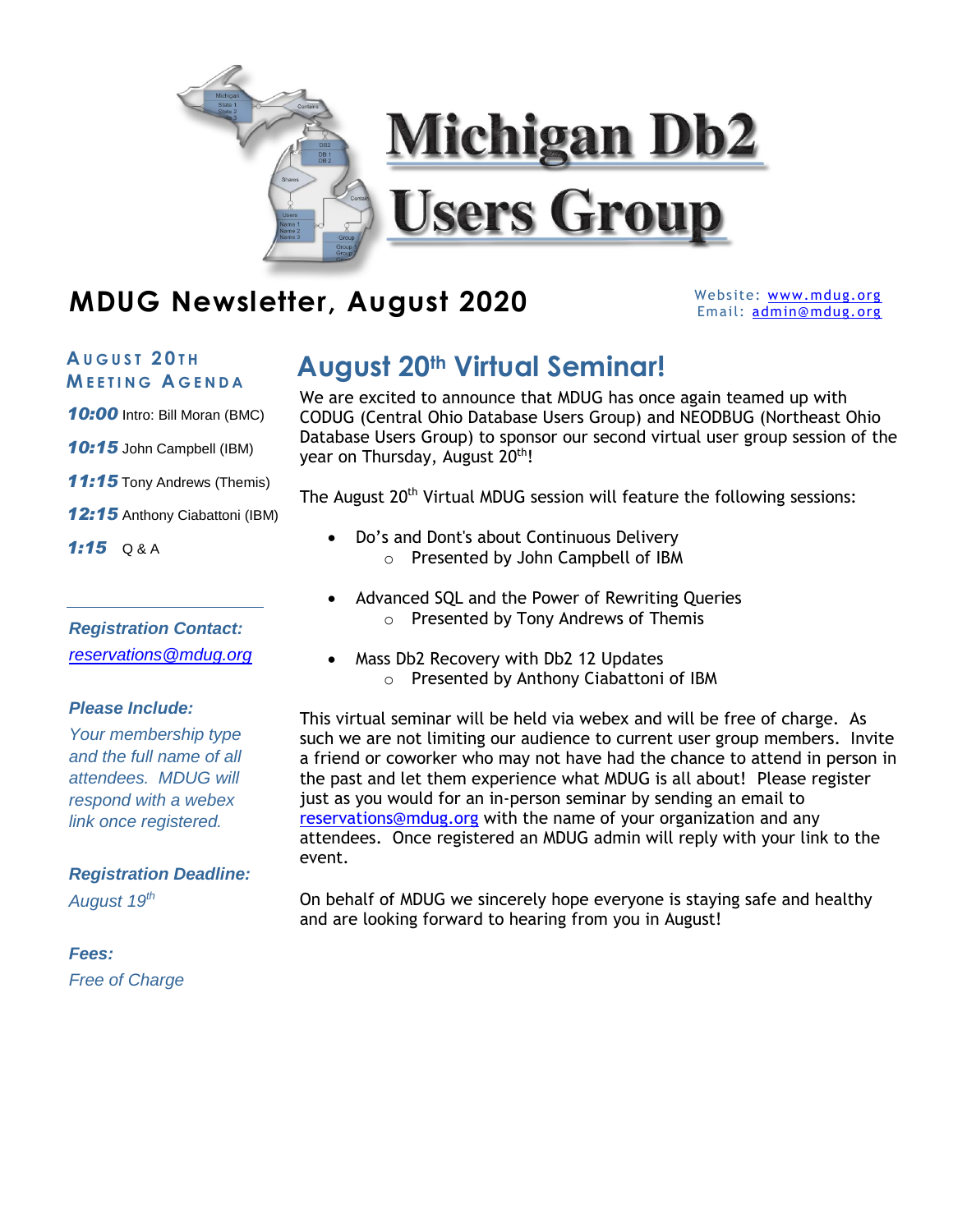## **Presentation Details**

### John Campbell (IBM)

John is an IBM Distinguished Engineer reporting to the Director for z/OS Development at the IBM Silicon Valley Lab. He has extensive experience of DB2 in terms of systems, database and applications design. He specializes in design for high performance and data sharing. He is one of IBM's foremost authorities for implementing high end database / transaction processing applications.

John will be presenting on the following topic:

### **Do's and Dont's about Continuous Delivery**

This session will provide a recap of what is continuous delivery: what it is, what it means, implications, different levels to consider. The following topics will also be discussed: moving to a new function level; misconceptions, the associated risks and recommendations; implications of migration to Function Level M504, Function Levels and Quiesced Db2 members of Data Sharing Group. Many recommendations will be provided on best practices.

### Tony Andrews (Themis)

Tony Andrews has more than 25 years' experience in the development of relational database applications. Most of this time, he has provided development and consulting services to Fortune 500 companies and government agencies. Tony has written literally thousands of queries and programs during his development years, and has also served as a database analyst. For the last 10 years, Tony has been splitting his time between performance and tuning consulting engagements along with training. His main focus is to teach today's developers the ways of RDBMS application design, development and SQL programming -- always with a special emphasis on improving performance. He is a current IBM Champion, and regular speaker at many regional user groups, IDUG NA, and IDUG EMEA. He is also the author of a book for developers titled 'DB2 SQL Tuning Tips for z/OS Developers' and was voted one of the top speakers at IDUG 2019

Tony will be presenting on the following topic:

### **Advanced SQL and the Power of Rewriting Queries**

Often times there can 4,5,6 different ways to write an SQL query and get the same results back. What makes one better than any of the others, and is there any ones that are always better, or always worse? Sometimes rewriting 1 predicate in an SQL statement can cause optimization to change. This presentation breaks down many examples of query rewrites and how they can affect performance and optimization. Being strong in SQL is a great skill when it comes to performance and tuning of queries.

Presentation Objectives:

•Objective 1: To help the audience become stronger in SQL and understand the power of SQL rewrites.

•Objective 2: To help the audience become more educated in the area of performance and tuning from the application side.

•Objective 3: To help the audience understand how certain SQL statements operate within DB2.

•Objective 4: To help the audience understand the different areas of performance tuning when it comes to a program or query, Objective 5: To break down the many different predicate types and how they affect a query's optimization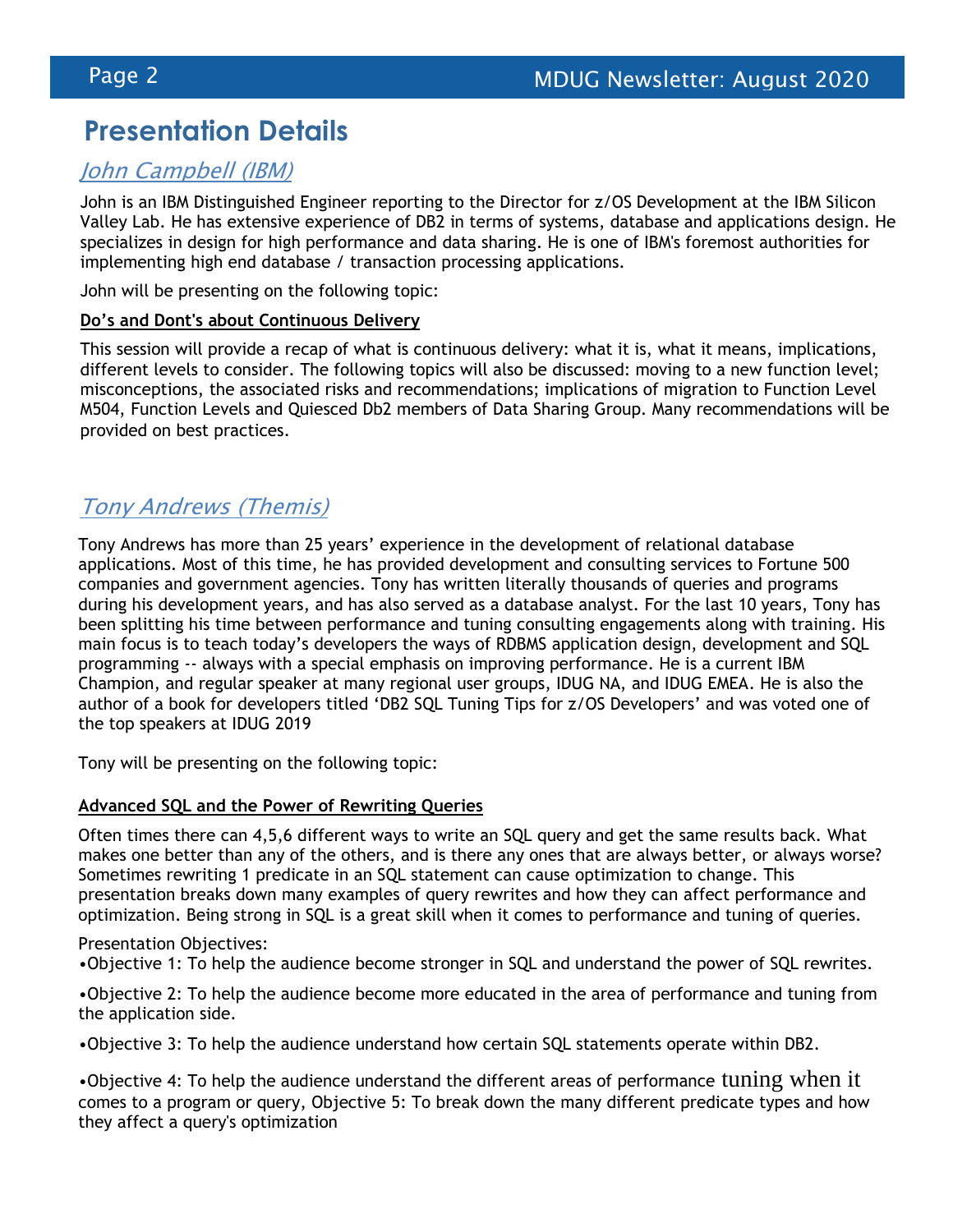### Anthony Ciabattoni (IBM)

Anthony has over 24 years of DB2 for z/OS experience with expertise in high available 24/7 systems, including extensive hands on backup/recovery and IDAA knowledge. He has been responsible for working on real life solutions with customers in the Analytic space as well as designing and architecting backup  $\hat{\mathbf{a}}$ recovery strategies. Anthony is a current IBM Information Champion, past member of the IBM DB2 for z/OS Customer Advisory Council, past presenter at IBM's Information on Demand Conferences, SHARE, IDUG North America and Europe Conferences

Anthony will be presenting on the following topic:

### **Mass Db2 Recovery with Db2 12 updates .... The Nightmare of a Db2 Professional**

The challenge of mass Db2 recovery is overwhelming and challenging but rarely is tested. Disaster Recovery testing often occurs multiple times a calendar year but local recovery testing especially mass application recovery rarely is tested. Statistically speaking mass Db2 recovery will happen more frequently than an actual disaster but most organizations are not properly prepared to execute a mass local recovery. This session will go through the process of planning, preparing and executing a mass Db2 recovery. The ultimate goal is to plan, prepare and be proactive rather than being non-prepared reactive when a mass Db2 recovery is needed to be executed.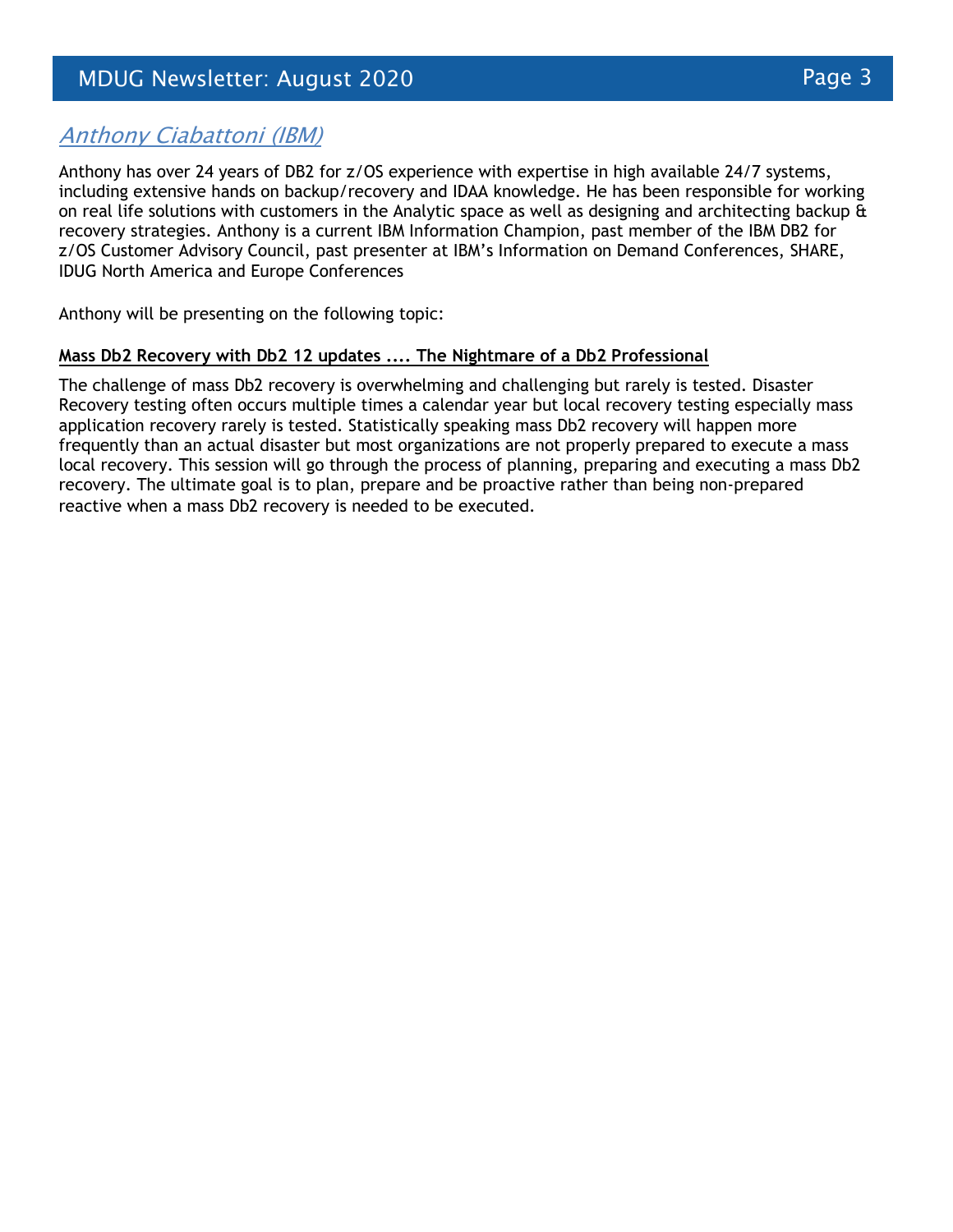## **Seminar Logistics**

### **Day of the Seminar:**

Seminar will be held online via Webex Meetings. The link provided by MDUG at registration time will take you to the meeting webpage where you can join the Webex. If you have not used Webex in the past, you may need to accept the Webex add-on and allow a small installer to run. Once in the meeting you will have to connect to the audio, either using your PC audio or calling in by phone. Instructions for both will be provided in the audio area of the webex.



We ask that you mute your microphone for the majority of the session to avoid background noise over the speakers. Questions can be entered via the chat feature throughout the seminar and the speakers will stop at designated times to respond. At the end of the three sessions, there will be a group  $Q \hat{a}$  A facilitated by Bill Moran of BMC where open discussion can be held verbally on a variety of topics.

#### **Presentation Handouts:**

Seminar presentations will be made be available in soft copy format prior to the seminar and will be posted on the MDUG web site at [www.mdug.org](http://www.mdug.org/) as they are received by the MDUG Board. Speakers will not be bringing hard copies to the seminar. Please check the web site for the presentations prior to the seminar.

Presentations for past seminars are available online at: [www.mdug.org](http://www.mdug.org/) under the "Presentations" section.

### **Registration:**

You can register yourself and/or your site/Company attendees by sending an email with your full name, company name, and registration count (if making reservations for more than yourself) to reservations@mdug.org. Please include the name of all attendees in the email message. Once received, a member of the MDUG board will respond to your email with your link to the Webex meeting. Registration will be open until end of day on Wednesday, August 19<sup>th</sup>.

#### **MDUG Membership:**

Membership details for a standard year membership are posted on the web site: [www.mdug.org.](http://www.mdug.org/) Due to the constantly changing status of 2020, membership handling for the 2020 year is being reviewed and details about future in-person meetings are still to be determined. MDUG will relay any pertinent membership information to our members as soon as decisions are made.

#### **2020 Session Dates:**

MDUG is tentatively planning seminars on the following remaining dates in 2020. These are subject to change depending on the stats of social distancing guidelines at the time of the event.

Typical Annual Membership Fees (to be adjusted for 2020)

> *Individual - \$140 Shared - \$180 Corporate - \$540 Vendor - \$540 Meeting - \$60*

Wednesday December 9, 2020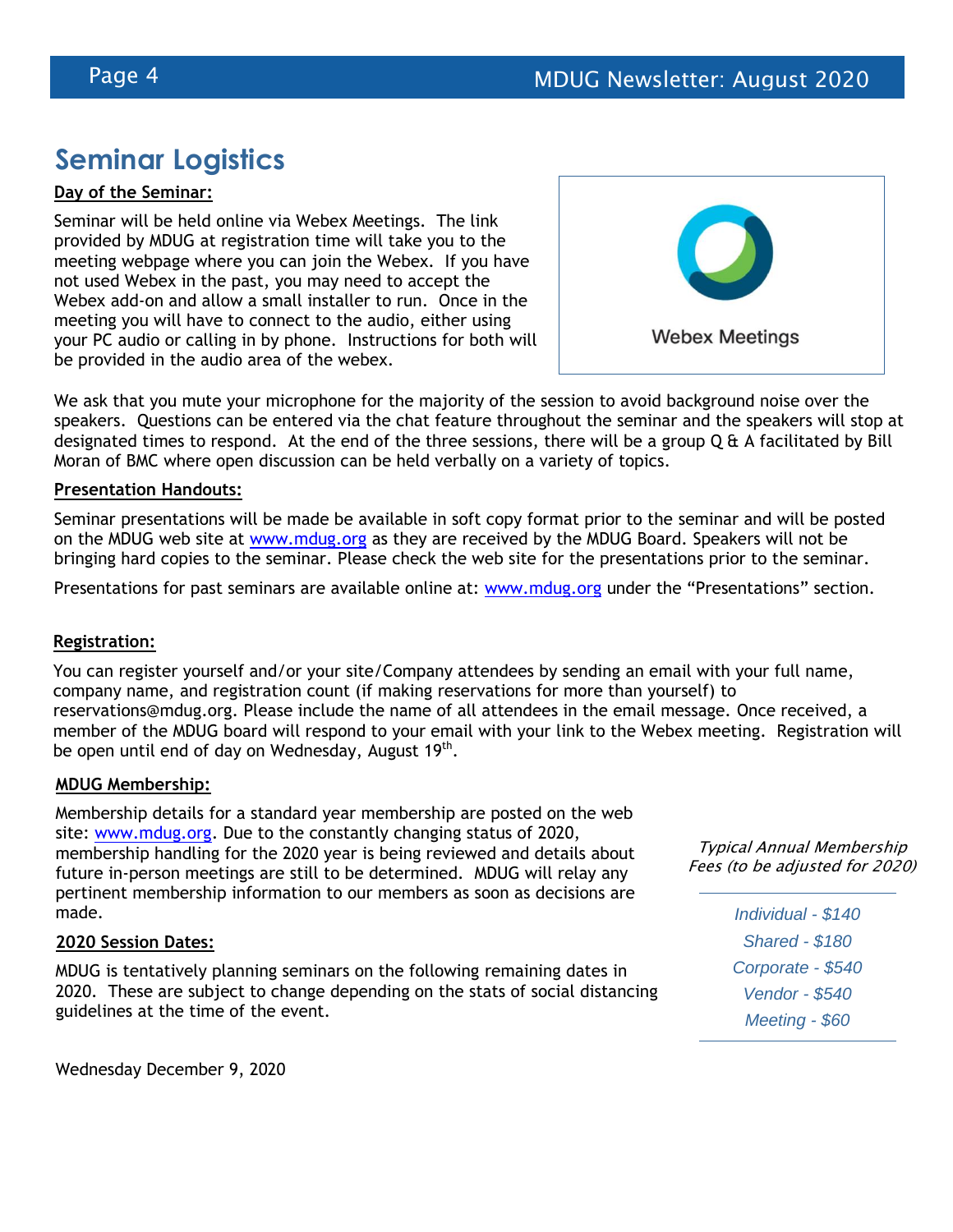| <b>Presenter/Presentation Topic</b>          | Value of<br><b>Topic</b> | <b>Session</b><br><b>Content</b> | <b>Speaker</b> |
|----------------------------------------------|--------------------------|----------------------------------|----------------|
| <b>Db2 Tablespaces Overview</b>              | 4.5                      | 4.33                             | 4.43           |
| Mainframe Db2 API's - Creating the<br>future | 4.5                      | 4.71                             | 4.61           |
| Db2 12 for z/OS Update                       | 4.34                     | 4.59                             | 4.55           |

### *May 2020 Session Feedback*

## **Current Events**

### **Access Db2 for z/OS data without accessing Db2 for z/OS - with Namik Hrle, IBM Fellow**

Organizations want to leverage the extremely valuable data that originates on IBM Z for information driven projects that run on non-IBM Z platforms. One example is delivering and synchronizing transactional data into distributed SQL or no-SQL data stores for read-only access from mobile devices. This access tends to be unpredictable in volume and the majority of activity is for simple account lookups. Another example is loading transactional data into downstream warehouses or data lakes for analytical processing. This access tends to be data intensive, usually for complex queries, and may be driven from a rich analytics tools ecosystem. While

organizations are looking for a path that takes them on a "journey to the cloud", they absolutely do not favor a strategy that puts everything directly into the public cloud. Rather, they are looking for a hybrid strategy that allows an open, secure, hybrid cloud approach and supports mission critical workloads.

Using home grown approaches and ETL technologies has led to unreliable results and latent data for adopters. Data extraction and replication processes consume considerable resources, drive up mainframe and related software costs, and compete for the same resources used for operational processing. The people and infrastructure costs can be excessive. IBM intends to address these inefficiencies with a new capability for data originating in Db2 for z/OS. This new technology will offer IBM Z customers the opportunity to access Db2 for z/OS data without accessing Db2 for z/OS itself.

Broadcast Date: May 5<sup>th,</sup> 2020 Time: 11:00 AM Eastern Daylight Time Duration: 1 hour

[Click here to register and replay for this outstanding webcast!](https://event.on24.com/eventRegistration/EventLobbyServlet?target=reg20.jsp&partnerref=WoD&eventid=2291251&sessionid=1&key=4D810E30C32957AB55C3D86E043CCFF3®Tag=&sourcepage=register)